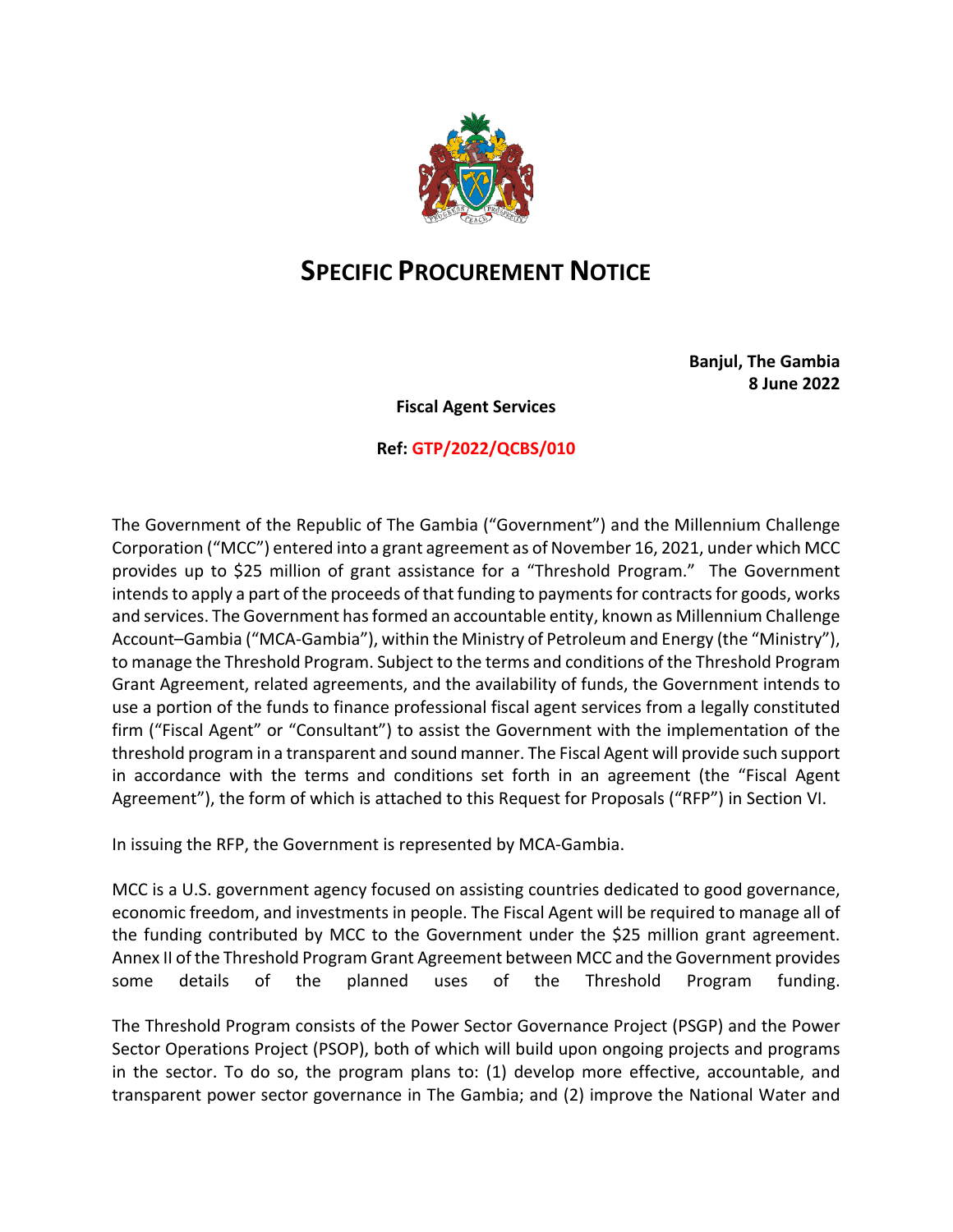Electricity Company's ("NAWEC") capability to operate the Gambian power system in a manner that reduces the frequency and duration of outages and is consistent with The Gambia's universal access and conditional emissions goals as put forward in its nationally determined contributions. It is expected that the Program will be completed within 4 years.

**MCA-Gambia requires the services of the Fiscal Agent ("FA") for a base period of twelve (12) months at a fixed price.** Thereafter, MCA-Gambia will require three (3) 12-month option periods at a fixed price. However, the final option period (Option Period 3) may be more or less than 12 months and will include a 120-day period after the expiration of the Threshold Program. For purposes of preparing proposals, Consultants should assume that the final option period (Option Period 3) will be for full 12 months from the time of option effectiveness. Despite this, Option Period 3 will vary in actual implementation, and could be shorter or longer than 12 months, including the 120-day closure period. At least one year prior to exercising the Option Period 3, the payment for this period will be adjusted on a pro-rata basis (using the evaluated Option Period 3 price above as the basis) to account for the actual number of days that Option Period 3 will cover.

The Request for Proposal, the RFP, follows the General Procurement Notice that appeared in dgMarket on March 18, 2022 and UNDB Online on March 24, 2022.

The Government now invites proposals from legally constituted consulting firms and other organizations to provide the Fiscal Agent services ("Proposals"). More details on these services are provided in the Terms of Reference in Section V of the RFP.

The RFP is open to all eligible entities ("Consultants") who wish to respond. Subject to restrictions noted in the RFP, consultants may associate with other consultants to enhance their capacity to successfully carry out the assignment.

A Consultant will be selected under the **Quality and Cost-Based Selection ("QCBS")** method, an evaluation procedure that is described in Section III of the RFP in accordance with the "MCC Program Procurement Guidelines" provided on the MCC website (www.mcc.gov/ppg). The selection process, as described, will include a review and verification of qualifications and past performance, including a reference check, prior to the contract award.

Please note that a Pre-Proposal Conference will be held as described in the Proposal Data Sheet ("PDS"), Section II of the RFP. Attendance at the Pre-Proposal Conference is not mandatory but is strongly advised for all interested Consultants or their representatives.

Consultants interested in submitting a Proposal should register by sending an e-mail with the subject "Request for The Gambia Fiscal Agent RFP" to the **Interim Procurement Agent**, Franklin Ibemessie at franklin.ibemessie@crownagents.co.uk with a copy to Babucarr Bittaye on babucarrbittaye@gmail.com. Consultants should provide their full contact details in the email message. This will ensure that the Consultants receive updates regarding the RFP.